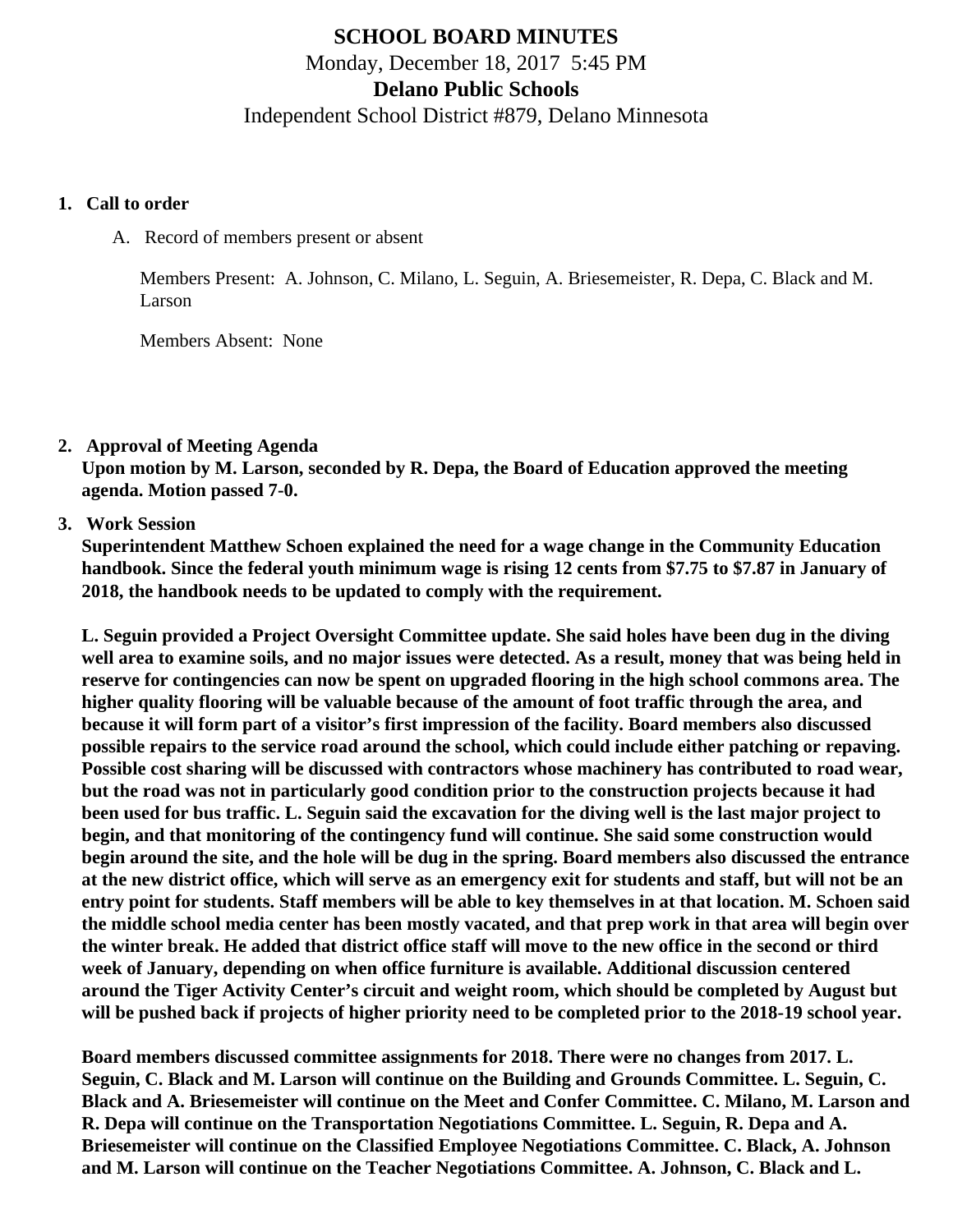**Seguin will continue on the Administrative Negotiations Committee. L. Seguin, M. Larson and R. Depa will continue on the Finance/Insurance Committee. L. Seguin, C. Black and M. Larson will continue on the Delano City/School Committee.**

**Board members also discussed various representative assignments for 2018. A. Johnson will serve on the Spirit of Community Commission with A. Briesemeister serving as the backup. R. Depa will replace M. Larson on the District Advisory Committee, with A. Johnson continuing as backup. A. Briesemeister will continue on the Community Ed. Advisory Committee with C. Black continuing as the backup. A. Johnson will continue with MAWESECO, and C. Black will continue as the backup. A. Briesemeister will continue with Wright Tech Center and A. Johnson will continue as backup. C. Black will continue with the Minnesota State High School League and Activities Council, and C. Milano will continue as backup. C. Milano will continue with the Professional Development Team, and A. Briesemeister will continue as backup. A. Johnson will continue with the Elementary Site Base Committee, but R. Depa will replace C. Black as the backup. R. Depa will continue with the Middle School Site Base Committee, and M. Larson will continue as the backup. A. Briesemeister will continue with the High School Site Base Committee, and C. Black will replace A. Johnson as the backup. A. Johnson will continue with the Delano Area Sports Association, with M. Larson as backup. R. Depa will continue with the Safe Schools group, and A. Briesemeister will be added as a backup. C. Milano will stay with Schools for Equity in Education, and R. Depa will continue as backup.**

**Board members discussed officer positions for the coming year. A. Johnson said the plan is for M. Larson to take the chair's position next year and that it makes sense for the vice chair to have an interest in eventually becoming the chair. She also asked if board members wanted to arrange positions so that the chair and vice chair are not both up for election at the same time. C. Black said it was important for the people in both chair and vice chair positions to have experience. He said his preference would be to have someone filling those positions who has experience, and prioritize experience over election timing. L. Seguin agreed, saying it would be rare to encounter a situation where both incumbent officers lose in an election. C. Milano said she felt a board member's desire to step into a leadership role was of vital importance as well. A. Briesemeister said experience is the most important aspect, along with desire. R. Depa agreed that experience was important, adding that she did not feel ready to hold an officer position yet, and that she had not yet met with some of the committees she was assigned to. L. Seguin and C. Black said that at present they were both planning to run for re-election and that they were not opposed to taking officer positions. Board members agreed that the clerk and treasurer positions were not taxing and that the people filling those roles would fall into place depending on what happens with the chair and vice chair positions.**

**Board members discussed a final draft of a document governing board member protocol. A. Johnson thanked committee members for their work in condensing two previous documents into one concise statement with seven subsections. A few final points were discussed and agreed upon. The "Lifelong Learning" subsection was the focus of additional discussion, with A. Johnson saying she would like to see the board hold itself more accountable to the structured components of the Minnesota School Boards Association. She said the board owes it to its community to be well equipped by attending available trainings and seminars. L. Seguin said she liked the document's seven points, and that they were memorable. A. Briesemeister said he felt it was an excellent document. C. Black said he was impressed with the final draft and that all the elements of the two initial documents were nicely condensed.**

**A final topic of discussion was the possibility of adding additional work sessions to the board's schedule of meetings. Previously, board members had talked about scheduling a second workshop regularly, or an alternative option was to only hold a second workshop if board members felt it was necessary. A. Johnson said she preferred to have a second workshop scheduled for each month, and then cancel it if it was not needed. C. Black said he felt the work sessions were important, but that it might not be**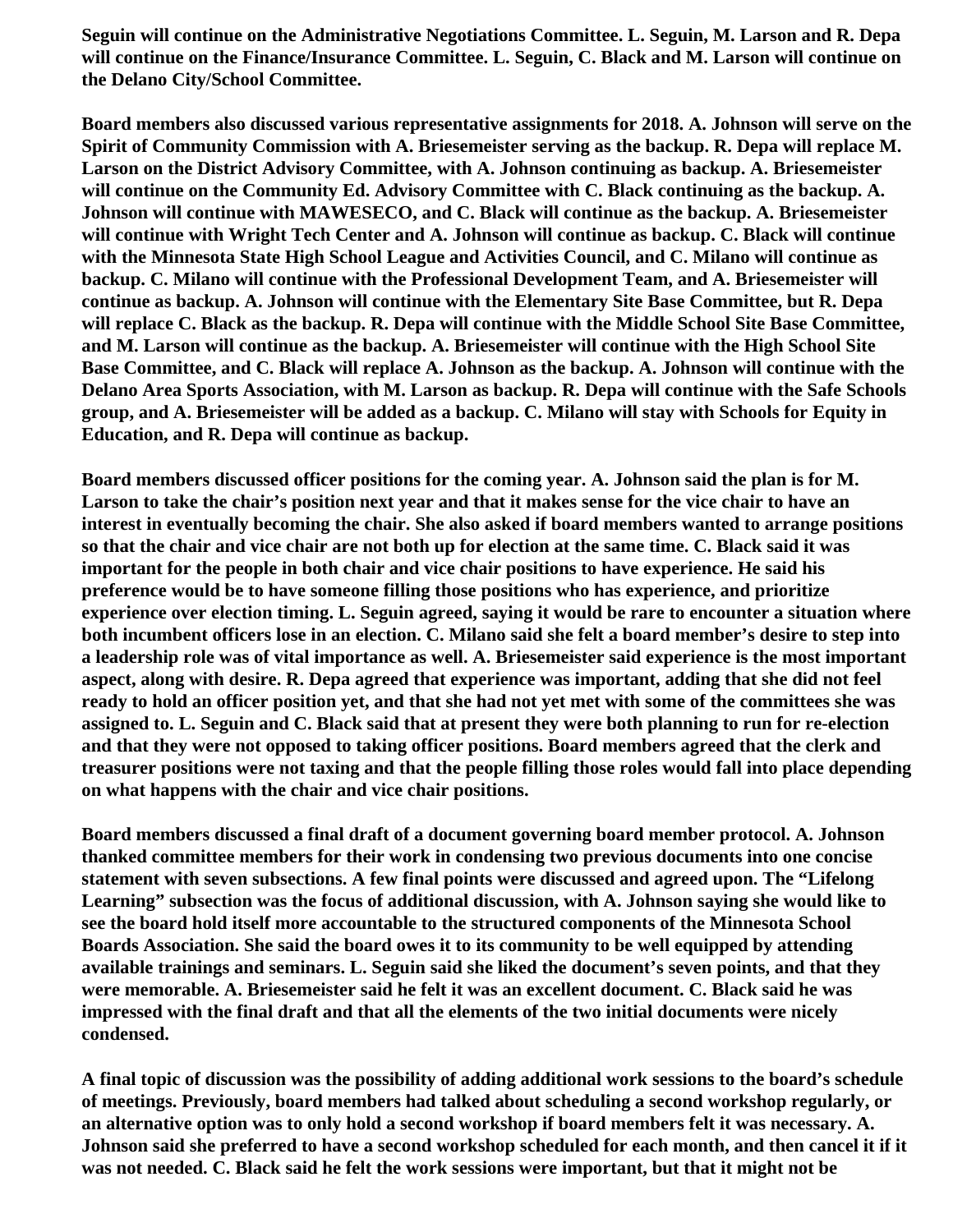necessary to have every member at a second session in a month and a more ad hoc arrangement might be acceptable because no action is taken at the workshops. He said the board's schedule is already heav with the construction project. A. Johnson also suggested a second workshop could be used as a listening session to informally engage with stakeholders, since the public comment portion of regular meetings is not a dialogue with the public. Topics could be announced ahead of time and input sought from teachers, parents or others. A. Johnson said this could be a form of communication the district has not utilized before. C. Black said he preferred an ad hoc arrangement that typically includes just board members, since bringing in others would limit board members' ability to dialogue with one another. R. Depa said there have been times when board members didn't realize a topic was going to snowball until they arrived for the work session just before a meeting, and that the time for discussion has simply run out. L. Seguin said the intent is to avoid discussing something in a workshop that is on the agenda for action the same night. She added that it listening sessions ought to have a specific topic where input is sought so they don't simply become a complaining session, because the likely small number of people who show up won't be representative of the community as a whole. A. Briesemeister said there are certain topics, like activity fees, that the board revisits after a set period of months, and could lend themselves to a listening session. A. Johnson said the same handful of community members may come every time, but a listening session would demonstrate the board's willingness to receive feedback. A. Briesemeister said that if only two such sessions were held in a year that would be two more than the district currently has. A. Johnson said misinformation can be spread in the public, and a listening session would be one additional opportunity to share correct information. A. Briesemeister said he would prefer to call for extra work sessions as needed, and that a few per year might be the right number. He said the board should look ahead and set extra sessions for topics that it anticipates it will need extra time for. Four out of seven board members said they would prefer to schedule it. M. Schoen said the board could map out the year and have a special meeting once or twice a year without labeling it a listening session initially. The board would need to have a quorum of at least four members in order to have a special meeting.

Board members also briefly discussed the outline of the organizational meeting, planned for 7 p.m. on Monday, Jan. 8, in the high school media center.

Upon motion by R. Depa, seconded by C. Black, the Board of Education called the meeting to recess at 6:49 p.m. Motion passed 7-0.

Board Chair A. Johnson called the meeting out of recess and to order at 7 p.m.

- 4. Pledge of Allegiance
- 5. [Truth in Taxation Meeting](/docs/district/Business_Office/Truth_in_Taxation_Dec_17.pdf) Mary Reeder

Upon motion by C. Milano, seconded by R. Depa, the Truth in Taxation hearing was opened. Motion passed 5-0. Business Manager Mary Reeder presented information on the levy and other budget details. The levy is increasing 5.37 percent, or \$503,066.80. Much of the increase is due to long-term facilities maintenance. In addition, the voter-approved operating levy is decreasing from \$674.01 per student in the pay 2017 year to \$655.10 per student in the pay 18 year due to the expiration of the 2007 referendum. The estimated state average for an operating referendum is \$927 per student. There was no comment from the public. Upon motion by R. Depa, seconded by A. Briesemeister, the Truth in Taxation hearing was closed. Motion passed 6-0.

## 6. Consent Agenda

Upon motion by A. Briesemeister, seconded by M. Larson, the Board of Education approved the Consent Agenda. Motion passed 6-0.

A. School Board Minutes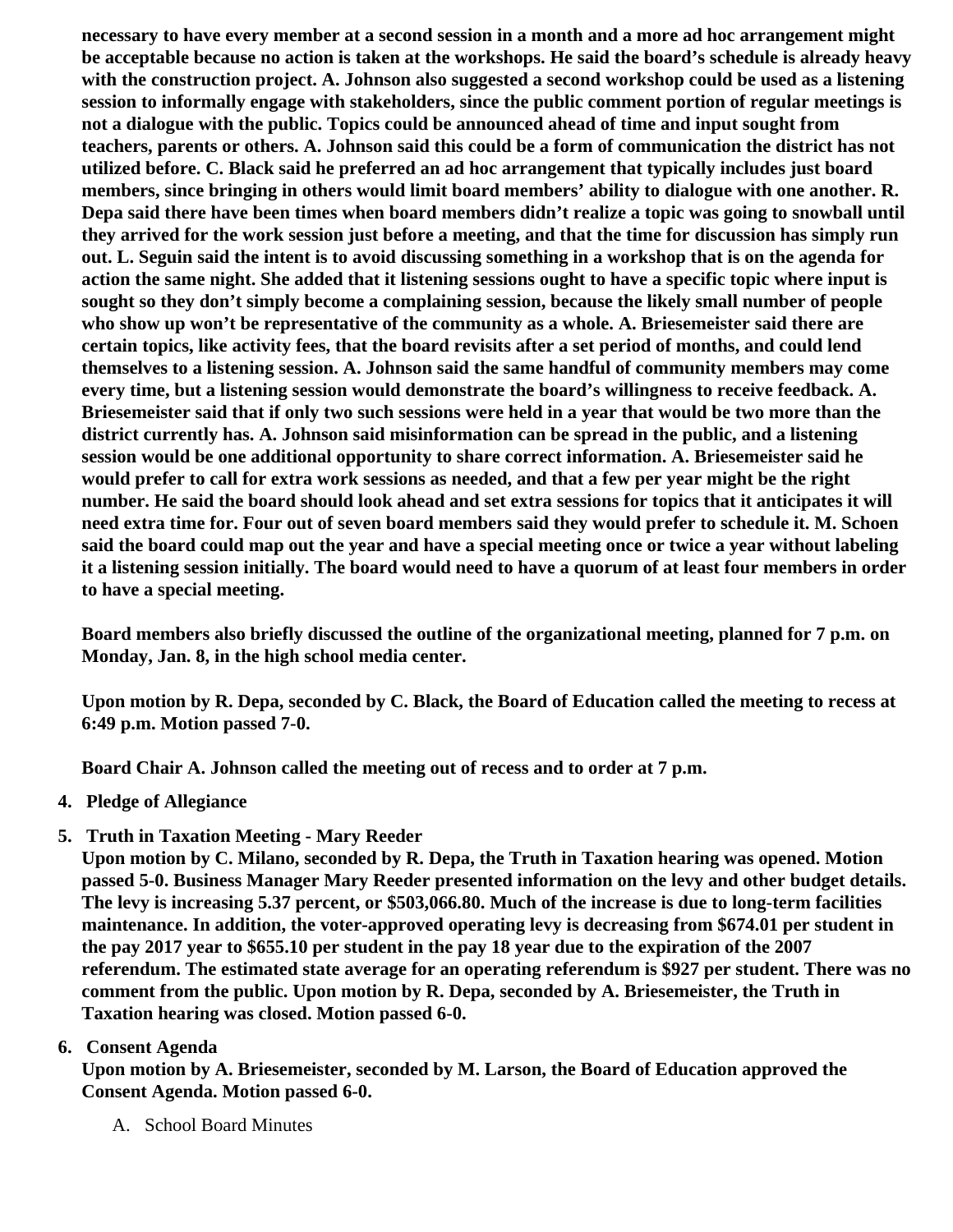- 1. [Nov. 27, 2017](/docs/district/2017_18/School_Board_Items/December_2017/School_Board_Minutes_Nov._27_FINAL.pdf)
- B. Financial Affairs
	- 1. [Current Budget Status with Year-to-Date Adjustm](/docs/district/Business_Office/FY18_Budget_Report_Dec.pdf)ents
	- 2. [Investment Transactio](/docs/district/Business_Office/November_2017_Investments.pdf)ns
	- 3. [Construction Bond Investment Transacti](/docs/district/Business_Office/Bond_Investment_schedule_Nov_17.pdf)ons
	- 4. [Wire Transfer](/docs/district/Business_Office/November_2017_Wire_Transfers.pdf)s
	- 5. [Minnesota Liquid Asset Fun](/docs/district/Business_Office/November_2017_LAF.pdf)d
	- 6. [Cash Repo](/docs/district/Business_Office/November_2017_Cash_Report.pdf)rt
	- 7. [Revenue Report by Fu](/docs/district/Business_Office/SCHOOL_BOARD_REPORTS_-_REVENUE_BY_FUND_TOTAL__(Date__6_2018).pdf)nd
	- 8. [Expense Report by Fu](/docs/district/Business_Office/SCHOOL_BOARD_REPORTS_-_EXP_BY_FUND_TOTAL__(Date__6_2018).pdf)nd
	- 9. [Expense Report by Progra](/docs/district/Business_Office/SCHOOL_BOARD_REPORTS_-_EXPENDITURES_BY_PROGRAM__(Date__6_2018).pdf)m
	- 10. [Expense Report by Obje](/docs/district/Business_Office/SCHOOL_BOARD_REPORTS_-_EXPENDITURES_BY_OBJECT__(Date__6_2018).pdf)ct
	- 11. [List of Bills Presented for Payme](/docs/district/Business_Office/Monthly_Bills.pdf)nt
- 7. [Resolution for Acceptance of Gifts](/docs/district/Business_Office/Resolution_for_Acceptance_of_Gifts_12.18.17.pdf)

Upon motion by C. Milano, seconded by M. Larson, the Board of Education approved the Resolution for Acceptance of Gifts. Motion passed 6-0.

8. [Personnel Matters:](/docs/district/Business_Office/12.18.17_Personnel.pdf)

Upon motion by M. Larson, seconded by C. Black, the Board of Education approved the consent portion of the Personnel Matters. Motion passed 6-0.

- 9. Public Comment: School patrons are given the opportunity to address the school board regarding items that are not on the agenda. All patrons will be asked to state their name and address for the record. Kevin Koehler of Delano said he appreciates the improvements made to the school district, but wanted to speak about access to athletic facilities. He said that as it is, there is currently less access for the public, whether students or adults. He said he was concerned about the district continuing to limit access in the future. He said many individuals and organizations in the community use those resources, and it is a great gift for the district to make the facilities available, but various organizations have also chipped in to help build infrastructure on campus. He said it was concerning that students cannot get onto the track or the ball fields. A. Johnson explained that the district is constructing a task force of school officials and others to examine the matter over the winter months and develop operational procedures that will provide clarity on how the public can expect to use the facilities in the future. Koehler said that before leaving he would also like to acknowledge Barb Roy's great work with the theater program.
- 10. Administrative Reports
	- A. Superintendent

M. Schoen presented A. Briesemeister and R. Depa with certificates for completing leadership development training through the Minnesota School Boards Association.

- B. Principals:
	- 1. Mr. Voight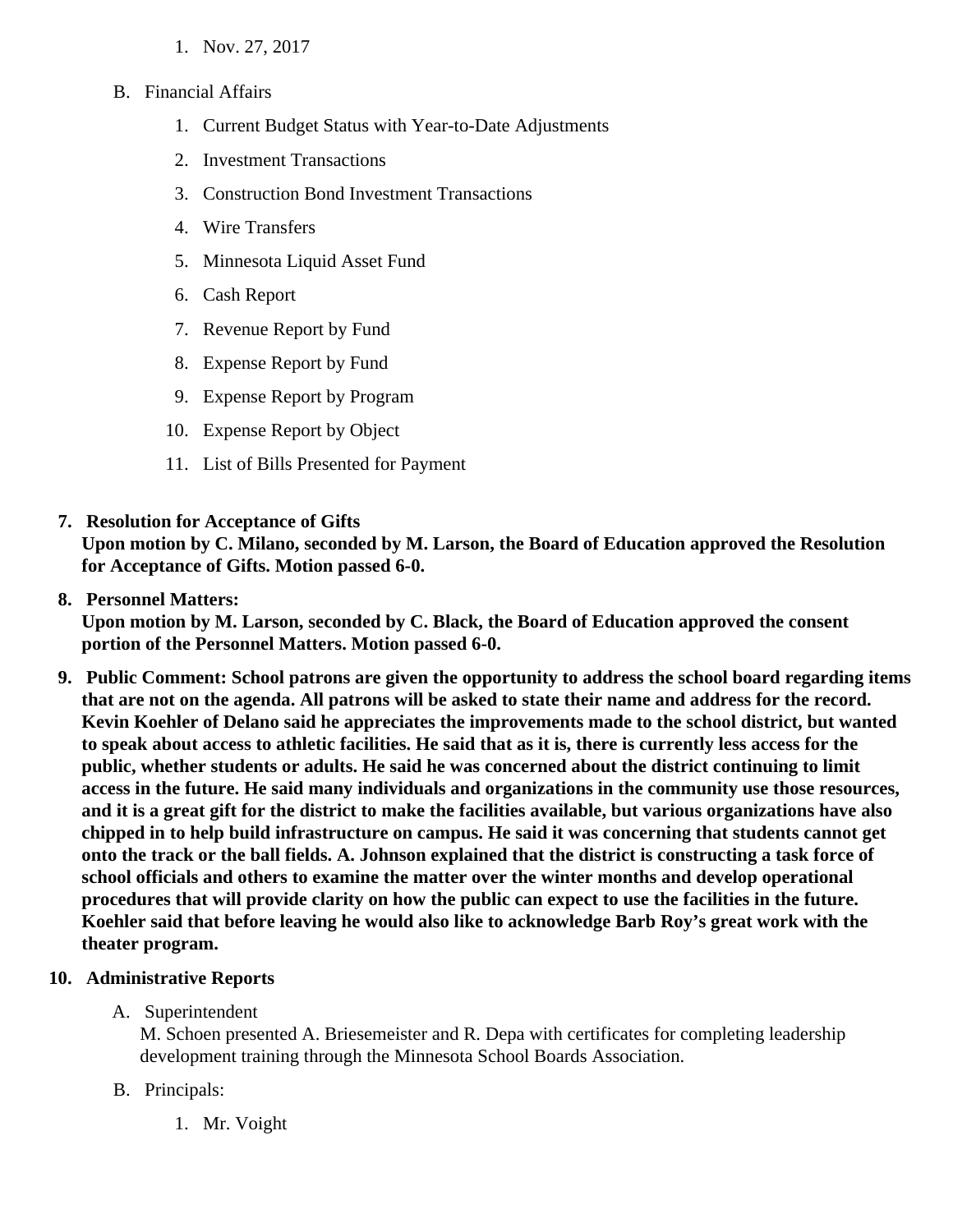DMS Assistant Principal S. Schauberger presented in place of B. Voight. He said it has been a very busy holiday season at the middle school. The staff is finishing up the dot activity per the site improvement plan, which helps to identify students that could use a more personal connection to the school. S. Schauberger said the site base team was going to continue working to develop strategies to connect with the students who are identified. S. Schauberger also said he was working with a focus group of staff members to plan for the MCA testing season. He said staff members recognize that testing is important, but do not want it to define the work they do or overshadow their true mission as educators. He said the aim of the focus group is to limit disruptions and implement a schedule that fits the needs of students and staff alike. Planning is underway for Delano Intermediate School. The handbook task force met on Dec. 5 and made progress on daily procedures. Staff members are also working with students to define the Tiger Way. Work was also underway with students in grades 4-6 to identify an age-appropriate play area during recess, and to define what that will look like. Various administrative procedures are also being set up for DIS.

2. Dr. Heil

S. Heil said an email has been sent out as a reminder for drivers to use designated drop zones and to improve safety at the high school and middle school. He added that preparations for registration were underway. He highlighted the high school registration nights on Monday, Jan. 8, and Thursday, Jan. 11, for current eighth-graders and their families. During the meetings attendees are able to go over the registration booklet and discuss credits and combinations of classes students can take in high school. S. Heil said it is important to have a five-year plan that also takes into account the first year of college, and that provides a well-rounded education that addresses interests and weaknesses. On the same evenings there are meetings about earning college credit in high school. S. Heil said there are four or five different ways that can be done on campus, and another few ways it can be done off campus, and that many parents are not aware of all the possibilities. Additional meeting nights for seventh- and eighth-graders will be held in later January or early February. S. Heil also shared about seasonal festivities at the high school, including dress-up days, the Jingle Run and more. A. Johnson asked about the proper pick-up and drop-off areas for activities, and S. Heil said that in those cases it is not a problem to use the main high school entrance.

3. Mr. Schuler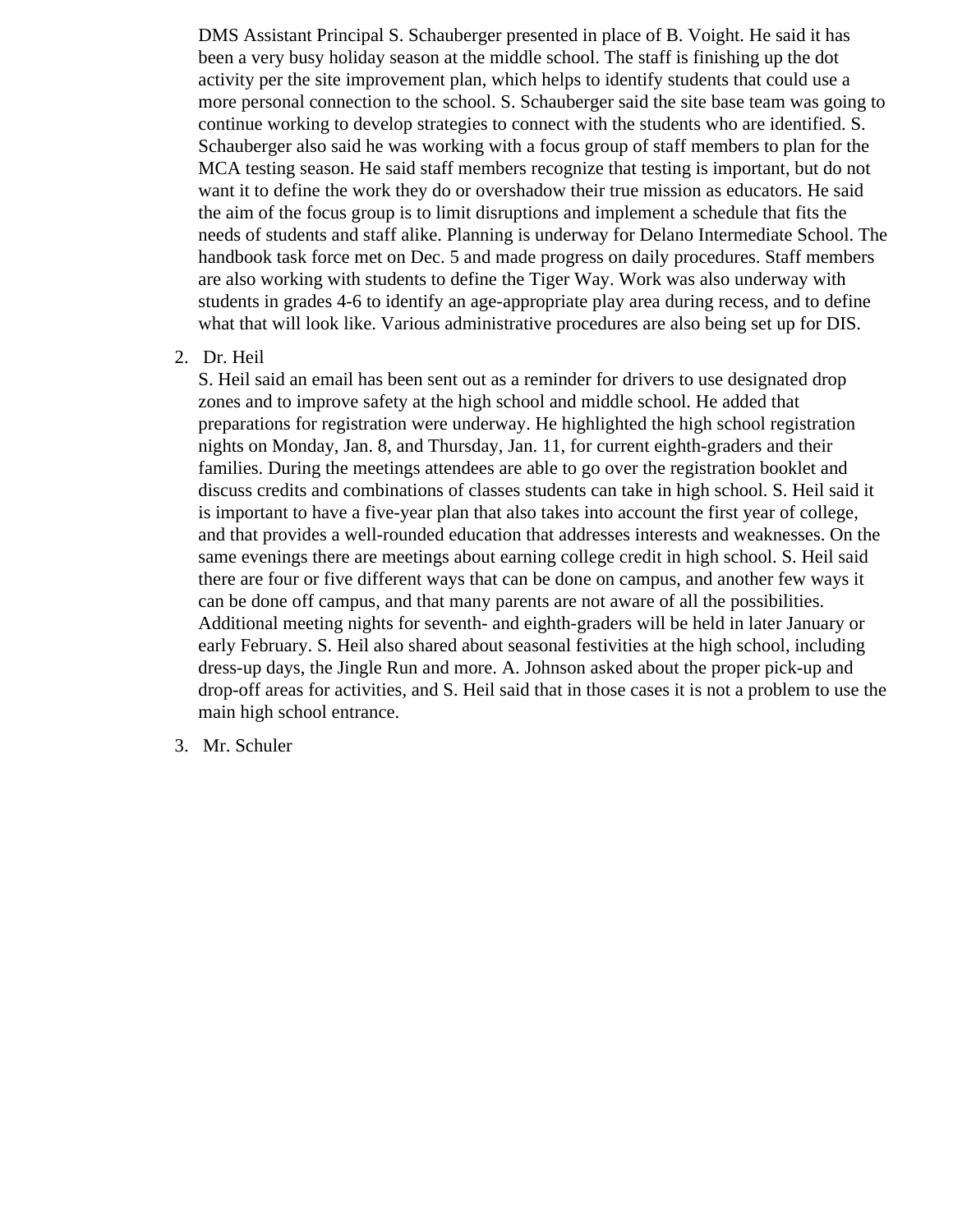D. Schuler shared about the TIES conference, a professional development opportunity elementary school staff had participated in that provided information about cutting-edge technology for schools. He also highlighted the district's talent development program, which put on the Mall Madness event in the elementary. The project challenged fourthgraders to develop their own business model, take out a business loan, make a profit and decide what to do with the income. D. Schuler said the activity was a very good lesson on managing inventory and taking losses. He also said the Apex fundraiser was probably the school's most successful event ever, which involved two weeks of activities and a final race day on Nov. 29 in which students ran laps after obtaining pledges. Both the PIE group and students enjoyed the experience, and feedback from parents was positive. Apex is an active event with good lessons behind the scenes. D. Schuler also said the opening of the intermediate school would provide an opportunity to reconfigure classrooms in a K-3 building. A final draft of the new layout was nearly completed that mostly left the first level the same, but shuffled locations around the second level and added a conference room and art space. A total of 21 staff members will likely see changes in one way or another. DCD and EBD special education students will share the student services area, and the collaboration between those programs will be beneficial. D. Schuler also said the United Way fundraiser went well, with a total of \$12,540 exceeding the goal of \$11,000. Delano Public Schools is the largest fundraising group for the Delano-Loretto United Way.

#### C. Business Manager

M. Reeder said a five-year projection plan will be ready in January and will help determine staffing for the new building.

#### D. Community Education Director

D. Johnson reported that the winter-spring brochure was at the printer, and that registration would open later in the week. The Old Fashioned Christmas event was a success and has expanded. She said there were about 1,000 people in attendance from morning to evening. Musicians and singers from the high school and middle school were active during the event. The Teddy Bear Tea was so well attended that leaders had to stop reading to the children because there were so many on hand. The boutique was very successful as well. D. Johnson said that screening dates for January fall on the 18<sup>th</sup> and 19<sup>th</sup>, and that Tiger Kids Club has room available. She added that the next session of swimming lessons is the final one for the school year, and that because registration opened in the fall many classes have filled up. She closed by saying that the Tiger Activity Center has seen an increase in new and renewed memberships.

#### **11. Student Board Representatives Report**

#### A. Alex Moe and Lydia Ramstad

Student board representatives gave their report. A. Moe reported that each grade level in the elementary does its own fundraiser, and that the first graders did a toy drive for Love INC that resulted in very good participation. Second-graders participated in "Movember." He added that the fourth-grade music program was a success, and a number of holiday parties were coming up. A. Moe said first-graders recently had their world travel unit where students immersed themselves in learning about different countries and cultures and each classroom represents a different country or continent. A favorite physical education activity for the month was pits and alleys. In the high school, A. Moe said the Jingle Run was planned by the NHS executive council, and a number of performances would take place. A jazz concert that took place at the beginning of the month went well, and winter sports are in full swing. A. Moe also shared about dress-up days planned for the final week before winter break. L. Ramstad reported that middle schoolers were excited for the winter activity day, when seventh- and eighth-graders are able to participate in an activity of their choosing. She said the question of the month asked what activities students would want available to them during the winter.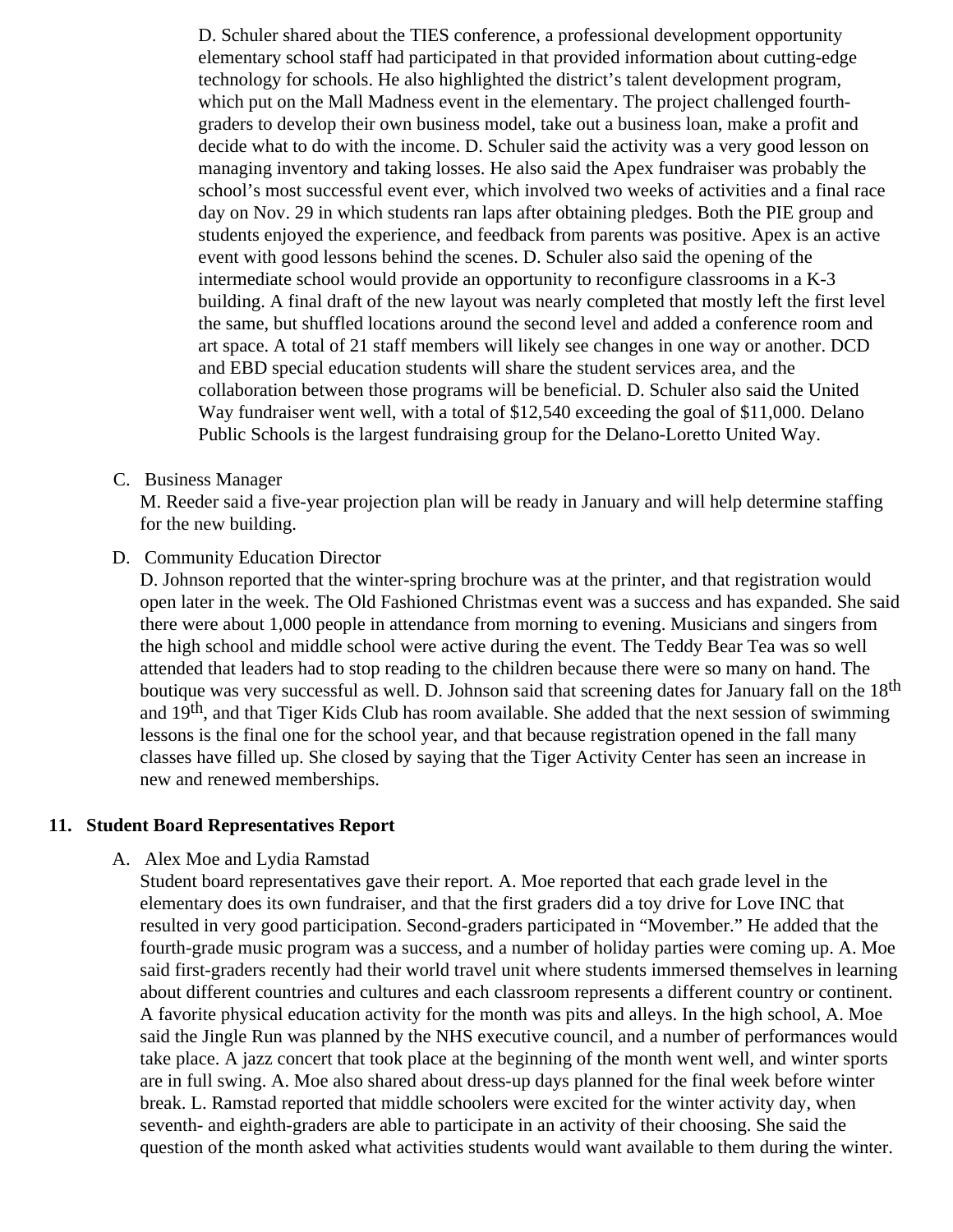Answers from students included hockey, sledding, skating and arts and crafts. Middle schoolers sa they wanted more open gym activities like dodgeball or broomball, and high schoolers said they wanted a longer Christmas break.

### 12. Board Reports

A. MAWSECO [\(11.28.17 minutes](/docs/district/2017_18/School_Board_Items/December_2017/MAWSECO_minutes_11.28.2017.pdf))

A. Johnson was not able to attend the previous meeting, but referred board members to the minute that were available.

B. Wright Technical Center (2.5.17 minutes)

A. Briesemeister said a financial report showed that Wright Tech Center is on track. Faculty negotiations were in progress. The PAES program is in review and may expand; this would involve some remodeling. Grade 10 tours are happening from participating schools, and program offerings are being reviewed to see what areas covered by Wright Tech are also covered by the schools. Starting a new course on horticulture using the greenhouse continues to be an item of discussion. Wright Tech is looking for an instructor with an ag certification, which is difficult to find. The director is also looking for grant opportunities and ways to fund horticulture and the green house. A revised budget was also looked at that included better definitions of funding through Carl Perkins.

C. Schools for Equity in Education (SEE)

R. Depa reported that there was discussion on how to fill skilled workforce needs, and because Delano is using Wright Tech Center it is ahead of the curve in that area. There was also discussior about teacher retirement accounts. The goal is to get them 90 percent funded. There was also discussion on the legislative agenda and how to handle the special education gap.

D. Safe Schools

R. Depa said school nurses are not there to diagnose students, but their job is to determine if kids should be in school. She said it is important for parents to realize that the schools have some polic that trump a doctor's note in order to protect the student body as a whole.

## 13. Old Business

A. Second Read [of Policy 534 Unpaid Meal Charg](/docs/district/Business_Office/534_Unpaid_Meal_Charges_-_Delano.pdf)es Upon motion by M. Larson, seconded by A. Briesemeister, the Board of Education approved the second read of Policy 534 Unpaid Meal Charges. Motion passed 7-0.

## 14. New Business

- A. Approve [Resolution Designating Polling Places for the 2018 Calendar](/docs/district/Business_Office/12.18.17_Resolution_Designating_a_Polling_Place.pdf) Year Upon motion by C. Milano, seconded by R. Depa, the Board of Education approved a resolution designating polling places for the 2018 calendar year. Motion passed 7-0.
- B. Certify [2017 Pay 2018 Final Property Tax Le](/docs/district/Business_Office/Final_Levy_Spreadsheet_12.18.17.pdf)vy Upon motion by M. Larson, seconded by A. Briesemeister, the Board of Education approved certification of the 2017 pay 2018 final property tax levy. Motion passed 7-0.
- C. [Community Ed. handbook wage cha](/docs/district/Business_Office/Com-Ed_Hdbk_2016-18_Final_-_revision_approved_12-18-17.pdf)nge Upon motion by C. Black, seconded by L. Seguin, the Board of Education approved a wage chang for youth workers as listed in the Community Ed. handbook. Motion passed 7-0.
- D. [MOA](/docs/district/2017_18/School_Board_Items/December_2017/MOA-Delano_Custodian_and_Maintenance_Employees.pdf) with Delano Custodian and Maintenance Employees Upon motion by M. Larson, seconded by C. Milano, the Board of Education approved an MOA with Delano custodian and maintenance employees that allows coverage seven days per week. Motion